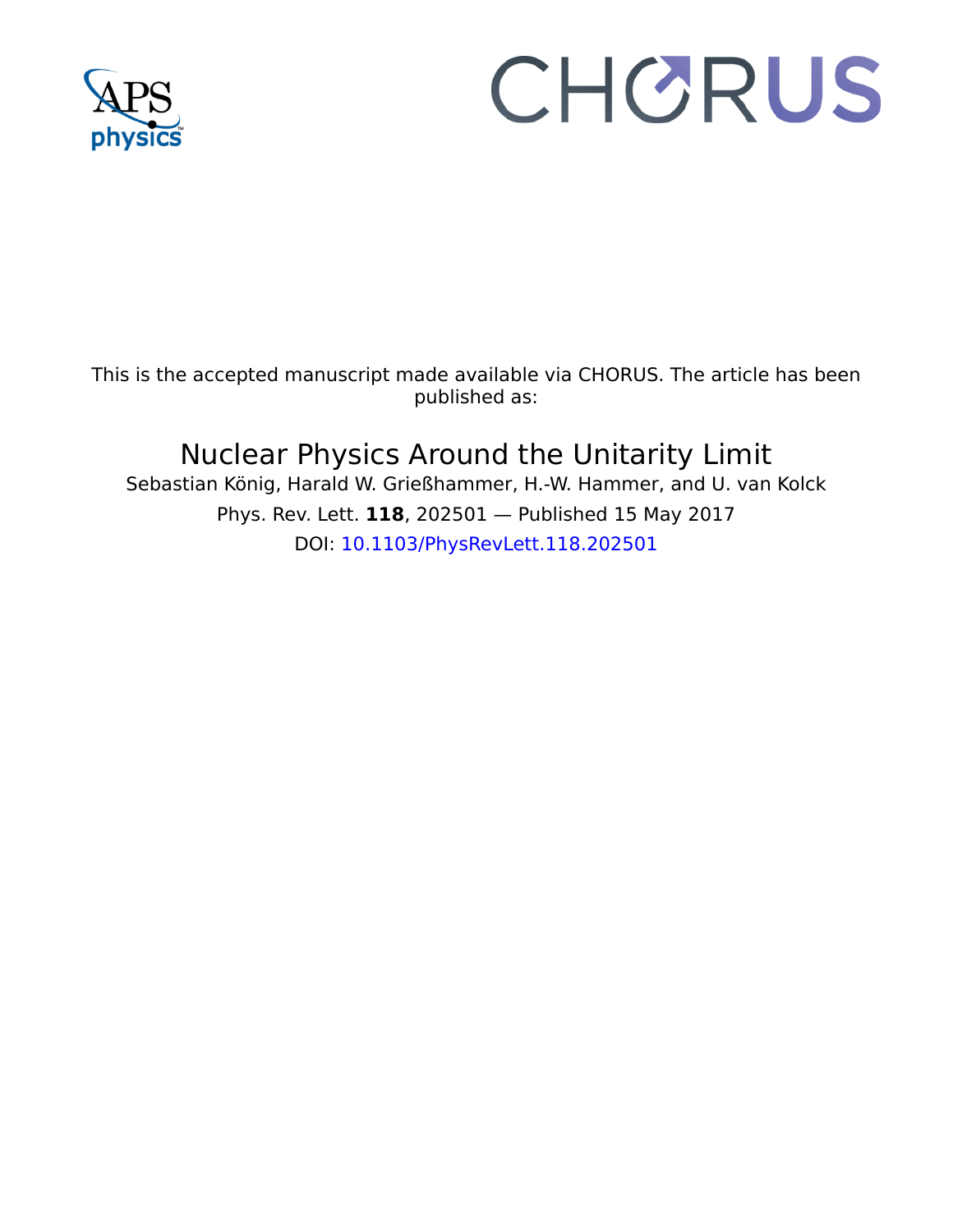## Nuclear Physics Around the Unitarity Limit

Sebastian König,<sup>1, 2, 3, \*</sup> Harald W. Grießhammer,<sup>4,[†](#page-5-1)</sup> H.-W. Hammer,<sup>2, 3, [‡](#page-5-2)</sup> and U. van Kolck<sup>5, 6, [§](#page-5-3)</sup>

<sup>1</sup>Department of Physics, The Ohio State University, Columbus, Ohio 43210, USA

 $^{2}$ Institut für Kernphysik, Technische Universität Darmstadt, 64289 Darmstadt, Germany

 $3$ ExtreMe Matter Institute EMMI, GSI Helmholtzzentrum für Schwerionenforschung GmbH, 64291 Darmstadt, Germany

<sup>4</sup>Institute for Nuclear Studies, Department of Physics,

George Washington University, Washington DC 20052, USA

 $^{5}$ Institut de Physique Nucléaire, CNRS-IN2P3, Univ. Paris-Sud, Université Paris-Saclay, 91406 Orsay, France

<sup>6</sup>Department of Physics, University of Arizona, Tucson, AZ 85721, USA

(Dated: April 11, 2017)

We argue that many features of the structure of nuclei emerge from a strictly perturbative expansion around the unitarity limit, where the two-nucleon  $S$  waves have bound states at zero energy. In this limit, the gross features of states in the nuclear chart are correlated to only one dimensionful parameter, which is related to the breaking of scale invariance to a discrete scaling symmetry and set by the triton binding energy. Observables are moved to their physical values by small, perturbative corrections, much like in descriptions of the fine structure of atomic spectra. We provide evidence in favor of the conjecture that light, and possibly heavier, nuclei are bound weakly enough to be insensitive to the details of the interactions, but strongly enough to be insensitive to the exact size of the two-nucleon system.

For the purposes of nuclear physics, QCD, the theory of strong interactions, has essentially two independent parameters, namely the up and down quark masses. Their average controls the pion mass and consequently the range of the nuclear force,  $R \sim M_{\pi}^{-1} \simeq 1.4$  fm. Their difference, plus electromagnetism, generates small differences in masses and interactions between neutrons and protons. At the physical point, the two-nucleon (NN) scattering length in the  ${}^3S_1$  channel is  $a_t \simeq 5.4$  fm, with the deuteron as shallow bound state  $(B_D \simeq 2.224 \text{ MeV});$ in the <sup>1</sup>S<sub>0</sub> channel,  $a_s \simeq -23.7$  fm, and a shallow virtual bound state exists at  $B_{NN^*} \simeq 0.068$  MeV. With relatively small changes in quark masses, these states become, respectively, unbound and bound [\[1–](#page-5-4)[4\]](#page-5-5). In the physics of cold atoms near Feshbach resonances, external magnetic fields play a role similar to the quark masses and allow the scattering length to be tuned arbitrarily [\[5\]](#page-5-6).

Approximate correlations  $B_{D, NN^*} \approx 1/(M_N a_{t,s}^2)$ , with  $M_N \simeq 940$  MeV the nucleon mass, hold because the size of all these scales is unnatural compared to the typical interaction range  $R$ . The  $NN$  system therefore appears close to the unitarity (or unitary) limit, where both states cross zero energy, the scattering lengths become infinite  $(1/a_{t,s} = 0)$ , and cross sections saturate the unitarity bound. It has indeed been suggested that this happens not far from the physical point [\[6\]](#page-5-7). While this presumed proximity has been discussed qualitatively for a long time, it has traditionally not played any special role in constructing nuclear forces, and it is neither assessed nor exploited in order to simplify the description of nuclei. As an exception, Refs. [\[7,](#page-5-8) [8\]](#page-5-9) use potential models to map out correlations between observables in three and four-nucleon systems as the limit is approached at fixed  $a_t/a_s$ .

Here we argue that the typical particle binding mo-

mentum  $Q_A$  of the A-nucleon system satisfies  $1/a_{s,t}$  <  $Q_A < 1/R$ , so that a combined expansion in  $Q_A R$  and  $1/(Q_A a_{s,t})$  converges quickly and *quantitatively* reproduces the physical systems. With this, the gross features of states in the nuclear chart are determined by a very simple leading-order interaction (governed by a single parameter), whereas, much like the fine structure of atomic spectra, observables are moved to their physical values by small perturbative corrections. Our conjecture places nuclei in a sweet spot: bound weakly enough to be insensitive to the details of the interaction, but dense enough to be insensitive to the exact values of the large twoparticle scattering lengths. One might surmise that due to the absence of scales, a theory at the unitarity limit allows only for trivial observables, like bound states with zero or infinite energies. However, the nontrivial renormalization of the three-body system introduces instead exactly one new dimensionful parameter, which sets the scale for all few-body observables. Indeed, the energies of bosonic clusters near unitarity are determined in terms of the trimer energy [\[9,](#page-5-10) [10\]](#page-5-11).

In the following, we provide explicit evidence that our conjecture holds for the binding energies of three and four nucleons. Since the NN binding energies are small, their dynamics is dominated by large distances and small momenta, the regime of the effective range expansion (ERE) [\[11\]](#page-5-12). Its consequences are captured by an effective field theory which, apart from long-range electromagnetic interactions mediated by photons  $(A<sub>u</sub>)$ , contains only contact interactions between nonrelativistic nucleon isospin doublets  $N = (p \; n)^T$  of proton and neutron fields. Following the notation of Ref. [\[12\]](#page-5-13), its Lagrange density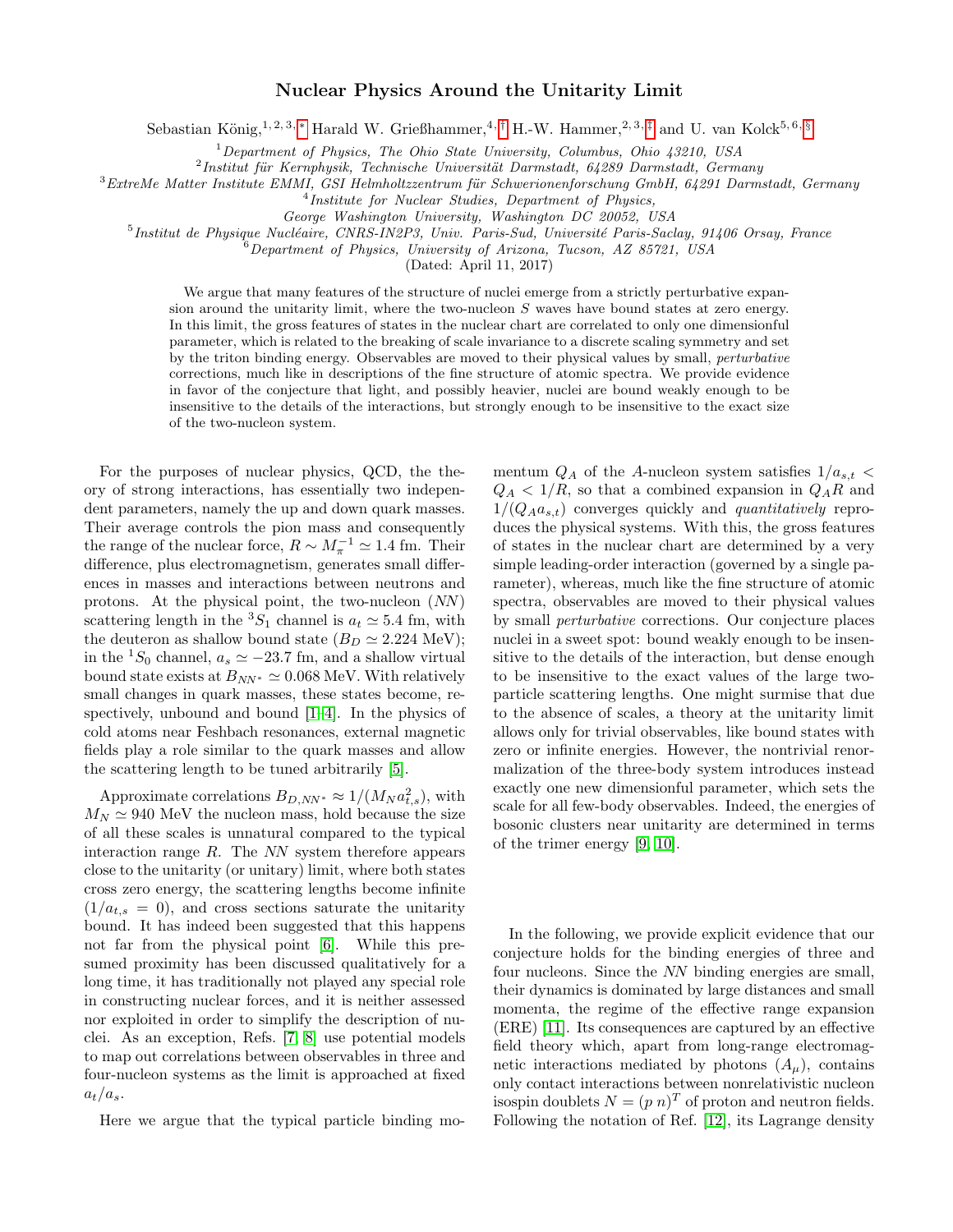is

$$
\mathcal{L} = N^{\dagger} \left( i\mathcal{D}_0 + \frac{\mathcal{D}^2}{2M_N} \right) N \n+ \sum_{\mathbf{i}} C_{0,\mathbf{i}} \left( N^T P_{\mathbf{i}} N \right)^{\dagger} \left( N^T P_{\mathbf{i}} N \right) + D_0 \left( N^{\dagger} N \right)^3 + \cdots,
$$
\n(1)

where  $\mathcal{D}_{\mu} = \partial_{\mu} + i e A_{\mu} (1 + \tau_3)/2$ , *e* is the proton charge,  $\tau_a$  a Pauli matrix in isospin space, and  $P_i$  projectors onto the NN S waves. Coulomb effects are included separately in the <sup>1</sup>S<sub>0</sub> pp channel.  $C_{0,i}$ ,  $D_0$ , etc. are "low-energy constants" (LECs) determined from QCD or experiment. This "Pionless EFT"reproduces the ERE in the NN sector [\[13](#page-5-14)[–17\]](#page-5-15) but extends it to an arbitrary number of particles and interactions with external fields. The two-body interactions with LECs  $C_{0,i}$ are related to  $a_{s,t}$ , while higher-derivative interactions are associated with the effective ranges and higher ERE parameters, as well as higher partial waves. The organizational principle ("power counting") attributes the  $C_{0,i}$  to non-perturbative leading-order (LO), and higherderivative interactions to subleading orders. These are added perturbatively and include the effects of the interaction range R in a systematic expansion in  $QR \ll 1$ , where  $Q$  is a typical low-momentum scale.

Stability of light nuclei results from an additional LO interaction, a single non-derivative three-nucleon  $(3N)$ contact interaction [\[18–](#page-5-16)[20\]](#page-5-17), with LEC  $D_0$ . Derivative corrections to this 3N interaction start at next-to-nextto-leading order  $(N^2LO)$  [\[19,](#page-5-18) [21–](#page-5-19)[24\]](#page-5-20). Little is known about the orders at which higher-body interactions appear, except that they are not LO [\[10,](#page-5-11) [25–](#page-5-21)[34\]](#page-6-0). Based on a zero-range model, Refs. [\[35–](#page-6-1)[37\]](#page-6-2) report some sensitivity of four-body energies to a four-body scale, but these results do not contradict the absence of a fourbody interaction at LO in Pionless EFT. The absence of an essential four-body parameter has also been verified in the context of potential models with short range [\[38](#page-6-3)[–41\]](#page-6-4) and renormalization-group analyses [\[42–](#page-6-5)[44\]](#page-6-6). As a consequence, the 3N LO strength parameter  $\Lambda_{\star}$ , together with the LO two-body interactions, determines the spectrum and scattering for systems with more particles [\[10,](#page-5-11) [25–](#page-5-21) [34,](#page-6-0) [45,](#page-6-7) 46. This single relevant  $3N$  parameter generates correlations among few-body observables such as the Phillips [\[47\]](#page-6-9) and Tjon [\[48\]](#page-6-10) lines.

The standard pionless formulation with finite scattering lengths as LO input explicitly breaks two important symmetries: First, the  $SU(4)_W$  Wigner symmetry of combined spin and isospin transformations [\[49\]](#page-6-11) is broken in the two-body sector for  $a_t \neq a_s$  [\[50\]](#page-6-12), while it is obeyed by the 3N interaction [\[20\]](#page-5-17). Second, discrete scale invariance leads to the log-periodic shape of the running coupling  $D_0$  [\[18–](#page-5-16)[20\]](#page-5-17), and to an infinite geometric tower of Efimov states in the three-body system [\[51\]](#page-6-13), both determined by the 3N LO strength parameter  $\Lambda_{\star}$  (see Eq. [\(5\)](#page-3-0)

below). It, too, is broken for  $a_{s,t} \neq \infty$ .<sup>[1](#page-2-0)</sup>

<span id="page-2-1"></span>The unitarity limit manifestly respects both symmetries and has  $\Lambda_{\star}$  left as single parameter. In our calculation, this is fixed at LO to reproduce the physical triton (degenerate with  ${}^{3}$ He at this order) as one of the Efimov states. In fact, the  $3N$  and  $4N$  systems in the unitarity limit decouple into a symmetric piece, identical to a formulation of three- and four-boson systems, and an antisymmetric piece. At unitarity, a threeboson Efimov state with binding energy  $B_3$  is associated with two four-boson states [\[28\]](#page-5-22)—one relatively deep at  $B_4/B_3 \simeq 4.611$ , and one barely below the particle-trimer threshold,  $B_{4*}/B_3 \simeq 1.002$  [\[40\]](#page-6-14). For the  $\alpha$  particle, the ground state is at  $B_{\alpha}/B_H \simeq 3.66$  and the excited state at  $B_{\alpha^*}/B_H \simeq 1.05$ , where  $B_H \simeq 7.72$  MeV is the <sup>3</sup>He binding energy. In addition, models (see e.g. Ref. [\[53\]](#page-6-15)) indicate the existence of a virtual 3N state at  $B_{T^*} \lesssim 0.5$  MeV for physical scattering lengths, which becomes the second Efimov state as  $B_D$  is decreased. Thus, the 3N and 4N spectra are consistent with mildly broken discrete scale invariance, suggesting a perturbative treatment, described below.

For the calculation, the LO two-body potentials derived from Eq. [\(1\)](#page-2-1) are written as

<span id="page-2-2"></span>
$$
V_2^{(0)} = \sum_{\mathbf{i}} C_{0,\mathbf{i}}^{(0)} |\mathbf{i}\rangle |g\rangle\langle g|\langle \mathbf{i}|,\tag{2}
$$

where  $|i\rangle$  collects the spin-isospin structure and  $|g\rangle$  implements a separable regularization. With p the momentum corresponding to the kinetic energy  $E$  in the  $NN$ center-of-mass system,  $g(p) \equiv \langle \mathbf{p} | g \rangle$  satisfies  $g(0) = 1$  and  $g(p \gg \Lambda) \ll 1$  for arbitrary cutoff  $\Lambda$ . The results shown below have been obtained with two different implementations of the theory. For the <sup>3</sup>He calculation, we follow Ref. [\[12\]](#page-5-13), which uses a sharp cutoff (step function) regulator  $g_s(p) = \theta(\Lambda - p)$  and includes the two-body interactions through dibaryon auxiliary fields, in lieu of Eq. [\(2\)](#page-2-2). Our new Faddeev(-Yakubovsky) calculations use a convenient Gaussian regulator instead,  $g_G(p) = \exp(-p^2/\Lambda^2)$ . Since only the LO calculation mandates a nonperturbative treatment, we use (distorted-wave) perturbation theory for higher orders, i.e., NLO results depend only linearly on NLO contributions. These are:  $i$ ) terms as in Eq. [\(2\)](#page-2-2) accounting for LEC shifts  $C_{0,i}^{(0)} \rightarrow C_{0,i}^{(1)}$  $_{0,i}^{(1)}$ , corresponding to the expansion  $C_{0,i} = C_{0,i}^{(0)} + C_{0,i}^{(1)} + \cdots$  and shifting to the physical values of  $a_{s,t}$ ; *ii*) one Coulomb interaction  $\sim e^2 M_N/(4\pi Q)$  in the pp channel; *iii*) one isospin-breaking contact interaction in the pp channel as in Eq. [\(2\)](#page-2-2) with  $C_{0,1}^{(0)}$  $\alpha_{0,^1S_0}^{(0)} \rightarrow \Delta C_{0,^1}^{(1)}$  $_{0,1}^{(1)}$ <sub> $_{0,1}^{(1)}$ </sub> required for proper renormalization of Coulomb effects; and iv) one range correction per NN S wave.

<span id="page-2-0"></span><sup>&</sup>lt;sup>1</sup> Note that in contrast to Refs.  $[5, 51, 52]$  $[5, 51, 52]$  $[5, 51, 52]$ , scattering lengths are not rescaled with the discrete scaling factor here.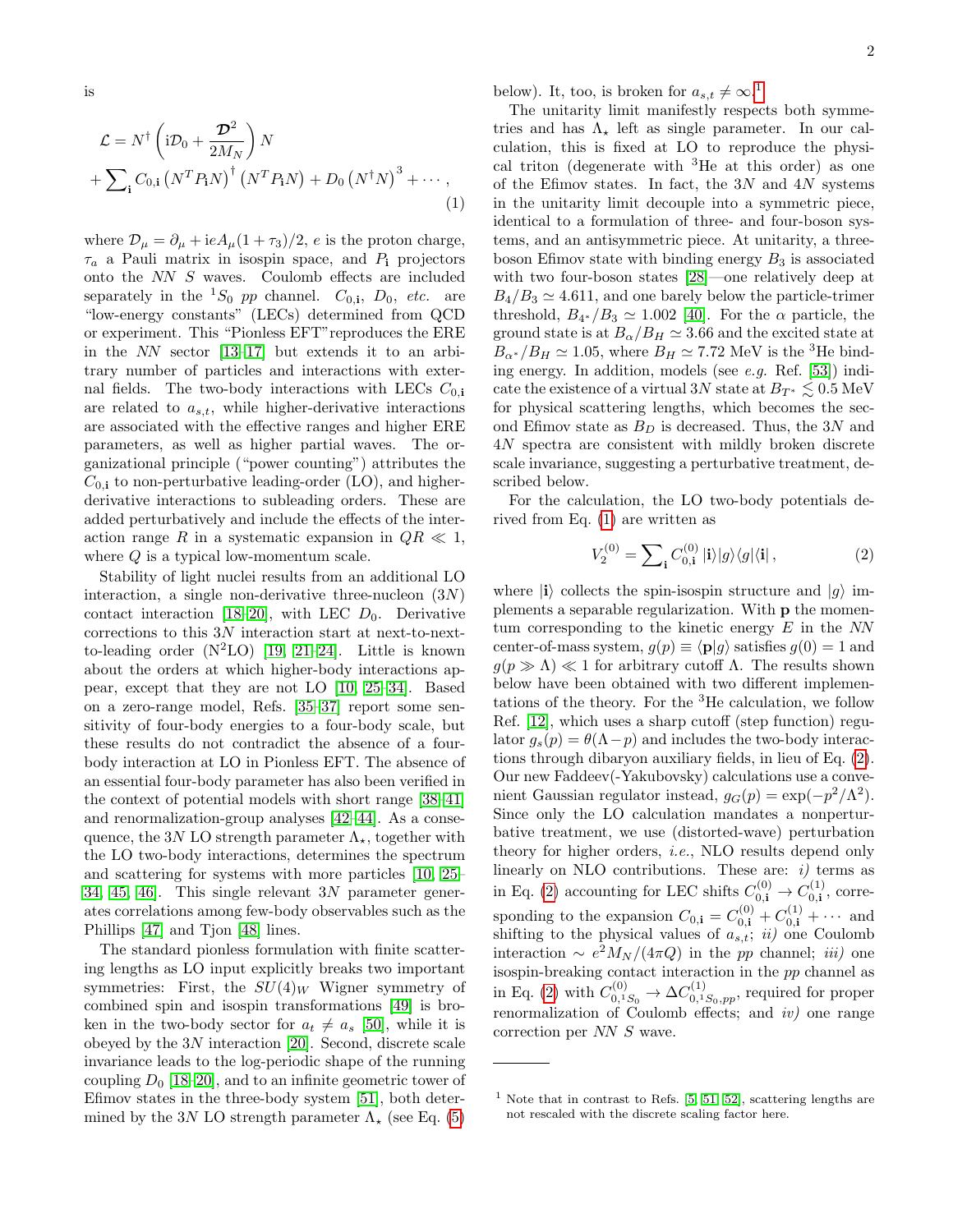In order to treat Coulomb effects in the 3N sector per-turbatively, Ref. [\[12\]](#page-5-13) expanded the  ${}^{1}S_{0}$  channel around the unitary limit. Here we also expand the  ${}^{3}S_{1}$  channel in  $1/(Q_3a_t)$ , which is a significantly more radical simplification, given that  $a_t$  is not nearly as large as  $a_s$ . The two-body amplitude is a geometric series that can be resummed analytically for a separable regulator. We remove the arbitrary  $\Lambda$  dependence from observables by demanding that the two inverse scattering lengths vanish at LO and enter linearly at NLO. Renormalization is achieved if

$$
C_{0,i}^{(0)} = \frac{-2\pi^2}{M_N \Lambda} \theta^{-1} , C_{0,i}^{(1)} = \frac{M_N}{4\pi a_i} C_{0,i}^{(0)2} ,
$$
 (3)

where  $\theta = \int dq g^2(q)/\Lambda$  is a regulator-dependent pure number. The LO amplitude takes then the scale invariant form  $T_i^{(0)}$  $i^{(0)}(E) \propto 1/\sqrt{-M_N E - i\varepsilon}$ , with NLO corrections proportional to  $C_{0}^{(1)}$  $_{0,i}^{(1)}$ . The deuteron binding energy vanishes up to NLO, but  $(B_D)^{N^2LO} = 1/(M_N a_t^2) \simeq$ 1.41 MeV coincides with the standard zero-range value. For more details, see Ref. [\[54\]](#page-6-17).

A 3N potential is needed at LO for renormalizability, i.e., to avoid the Thomas collapse [\[55\]](#page-6-18) and ensure that three-body observables have a well-defined limit for  $\Lambda \gg$  $1/R$  [\[18–](#page-5-16)[20\]](#page-5-17). We choose a separable form

<span id="page-3-1"></span>
$$
V_3^{(0)} = D_0^{(0)}|^3 \mathcal{H} \rangle |\xi\rangle \langle \xi| \langle ^3 \mathcal{H} | , \tag{4}
$$

where  $|^{3}H\rangle$  denotes the projector onto the  $J = S =$  $T = \frac{1}{2} 3N$  state and  $\ket{\xi}$  the regulator, either sharp or  $\langle u_1 u_2 | \xi \rangle = g_G(\sqrt{u_1^2 + 3u_2^2/4})$  for Jacobi momenta  $u_{1,2}$ . We take the triton binding energy as the one observable needed to fix  $D_0^{(0)}(\Lambda)$ .

An a priori estimate of the typical A-body scale equidistributes the total binding energy amongst its constituents, *i.e.*  $Q_A \sim \sqrt{2M_N B_A/A}$ . For three nucleons,  $Q_3 \approx 70$  MeV appears indeed in the sweet spot, namely larger than  $1/a_{s,t} \lesssim 45$  MeV but smaller than the breakdown scale of Pionless EFT (expected to be about 140 MeV). We thus compare the running of  $D_0^{(0)}$ at full-unitarity LO with the result of standard Pionless LO (scattering lengths at their physical values) and of  ${}^{1}S_{0}$  unitarity [\[12\]](#page-5-13). Taking the same sharp-momentum regulator, all three cases agree well with the log-periodic form [\[18](#page-5-16)[–20\]](#page-5-17)

<span id="page-3-0"></span>
$$
D^{(0)}(\Lambda) \propto \frac{1}{\Lambda^4} \frac{\sin (s_0 \log(\Lambda/\Lambda_*) - \arctan s_0^{-1})}{\sin (s_0 \log(\Lambda/\Lambda_*) + \arctan s_0^{-1})}, \quad (5)
$$

where  $s_0 \simeq 1.00624$ . The proportionality factor is scheme and regulator dependent. We find  $\Lambda_*$  = 175, 168, 234 MeV for standard Pionless EFT,  ${}^{1}S_{0}$  unitarity, and full unitarity, respectively. The changes at  ${}^{1}S_{0}$  and full unitarity go in opposite directions since the  ${}^{1}S_{0}$  interaction is more attractive at unitarity than for the physical



<span id="page-3-2"></span>Figure 1. (Color online) Three-nucleon binding energies at NLO as function of the  $3N$  sharp cutoff. (Red) dashed curves: results of Ref. [\[12\]](#page-5-13), keeping the physical  $a_t$  at LO. (Green) solid curves: effect of taking both  $S$  waves to the unitarity limit at LO and then including the physical values perturbatively at NLO, along with one-photon exchange and its counterterm. Horizontal lines: experimental values. Top (bottom) lines:  ${}^{3}$ He ( ${}^{3}$ H, fitted).

scattering length as LO input, while the  ${}^3S_1$  interaction is less attractive.

At NLO the 3N interaction has the same form as in Eq. [\(4\)](#page-3-1), with  $D_0^{(0)} \rightarrow D_0^{(1)}$  chosen to keep the triton energy unchanged at NLO. As a nontrivial check, we repeat the <sup>3</sup>He calculation of Ref. [\[12\]](#page-5-13) with a fullunitarity LO and add finite  $1/a_{s,t}$  plus one-photon exchange and its counterterm as NLO corrections. Figure [1](#page-3-2) shows excellent agreement, with only small differences to  ${}^{1}S_{0}$  unitarity. Convergence with the cutoff is evident. We predict a triton-helion splitting  $(B_T - B_H)^{\text{NLO}} \simeq$  $(0.92 \pm 0.18)$  MeV, compared to the experimental value  $(B_T - B_H)^{\text{exp}} \simeq 0.764 \text{ MeV}$ . Our 20% error estimate follows Ref. [\[12\]](#page-5-13) and is larger than the additional  $\mathcal{O}(1/(Q_3a_t)^2)$  from the new expansion.

At full unitarity, the LO spectrum consists of a series of states spaced by a factor of  $\exp(2\pi/s_0) \approx 515$  [\[51\]](#page-6-13). An infinite number of states shallower than the triton/helion accumulates at zero energy. These lie outside the range of applicability of our expansion since their typical momenta are not large compared to  $1/|a_{s,t}|$ . Nevertheless looking at their perturbative shifts, we find that at NLO they remain an order of magnitude shallower than the  $N^2LO$  deuteron, and generally we expect them to disappear above threshold at  $N^2LO$ . In addition, with increasing cutoff, deeper  $3N$  states enter the spectrum with binding momenta well above  $1/R$ . These are well outside the range of validity of the EFT and thus not a fundamental issue, but they complicate the numerical solution of the 4N problem. For now, we restrict our 4N calculations to a  $\Lambda$  range in which these are absent. For simplicity, we neglect electromagnetic and range corrections at NLO, focusing on the  $1/(Q_4a_t)$  expansion.

Our  $4N$  calculation follows Refs. [\[25](#page-5-21)[–27\]](#page-5-23) (based, in turn, on Ref. [\[56\]](#page-6-19)) with an independently developed numerical implementation. We include a sufficient number of angular components to ensure numerical convergence;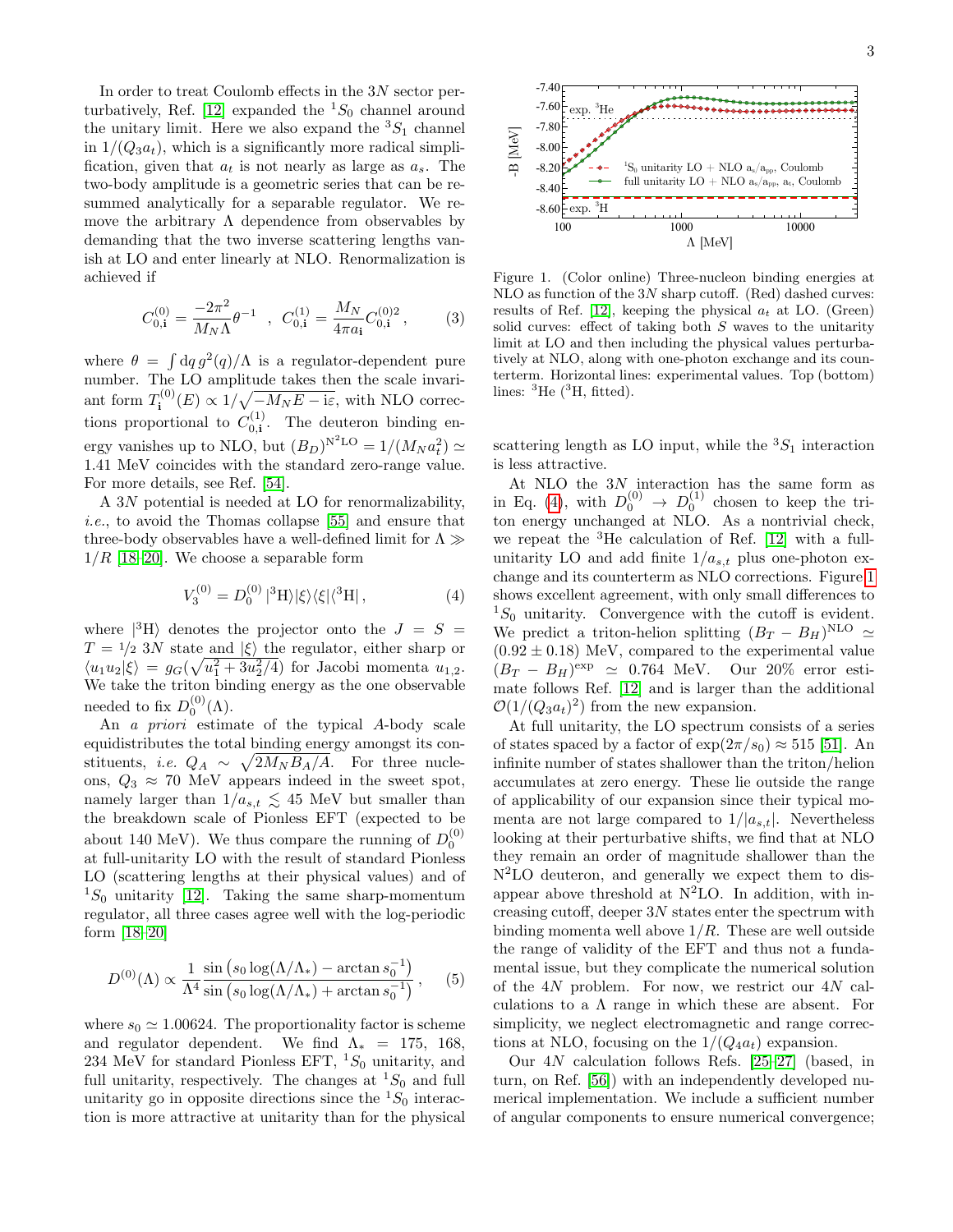

<span id="page-4-0"></span>Figure 2. (Color online)  ${}^{4}$ He binding energy as function of the Gaussian cutoff. (Blue) solid and (green) dashed lines: standard Pionless EFT and full unitarity at LO, respectively, with partial waves up to  $j_{\text{max}} = \frac{3}{2}$ . (Blue) dot-dashed and (green) dotted line: same for S waves only  $(l_{\text{max}} = 0)$ . (Green) diamonds  $(l_{\text{max}} = 0)$  and circles  $(j_{\text{max}} = 3/2)$ : first-order corrections in  $1/a_{s,t}$  are added. Results for  $j_{\text{max}} = 2$  are almost identical to  $j_{\text{max}} = 3/2$  and not shown. Large symbols on right edge:  $\Lambda \to \infty$  extrapolation (see text).

see a subsequent publication for details [\[57\]](#page-6-20).

Figure [2](#page-4-0) shows results for the  $\alpha$ -particle binding energy  $B_{\alpha}(\Lambda)$ . They are well fitted with a quadratic polynomial in  $1/\Lambda$  for large  $\Lambda$ , which we therefore use to extrapolate  $\Lambda \to \infty$ . For standard Pionless EFT at LO, they are consistent with Refs. [\[25](#page-5-21)[–27\]](#page-5-23). Implementing the unitaritylimit at LO leads to about 10 MeV more binding, as expected from a more attractive 3N interaction. We find a bound excited state just below the proton-triton breakup threshold, in contrast to 0.3 MeV above as indicated by experiment. The LO results  $(B_{\alpha}/B_T)^{LO} = 4.66$  for the ground and  $(B_{\alpha^*}/B_T)^{LO} = 1.002$  for the excited state of <sup>4</sup>He agree with four-boson unitarity  $[27, 28, 40]$  $[27, 28, 40]$  $[27, 28, 40]$ .

Remarkably, the first  $1/(Q_4a_t)$  correction brings us very close to the standard Pionless EFT result. That is perhaps accidental due to the highly symmetrical nature of the  $\alpha$  particle, the level of agreement in the helion being perhaps more representative. All results in Fig. [2](#page-4-0) are uncorrected for electromagnetic and range effects. At present, no calculation of these effects in Pionless EFT exist, except for Ref. [\[46\]](#page-6-8) where higher orders were however not treated perturbatively. With the uncertainty expected to be dominated by range corrections,  $\mathcal{O}(r_{s,t}/a_{s,t}) \simeq 30\%$ , we obtain  $(B_\alpha)^{\text{NLO}(r=0)}$  =  $29.5 \pm 8.7$  MeV with zero effective ranges. The ratio  $(B_{\alpha}/B_T)^{\text{NLO}(r=0)} \approx 3.48$  is in good agreement with  $(B_{\alpha}/B_T)^{\rm exp} = 3.34.$ 

While slow convergence for the excited-state wavefunction puts its full NLO calculation beyond our current computational resources, we used a four-boson model tuned such that its LO is similar to the  ${}^{4}$ He system, namely choosing  $B_3 = 8.5$  MeV. Since the four-boson



<span id="page-4-1"></span>Figure 3. (Color online) Tjon line: correlation between the <sup>4</sup>He and <sup>3</sup>H binding energies. (Blue) solid curve: standard Pionless LO result; (green) dashed upper curve: unitarity limit at LO. Additional points nearly on top of the blue curve: inverse scattering lengths as first-order perturbation. Star: experimental point.

and 4N systems are identical for exact  $SU(4)_W$  symmetry, this is an adequate rendering of the more complex physical world. Calculations with  $a_2 = 20$  fm and  $a_2 =$ 5 fm (covering the range of typical nuclear scales) indicate that first-order perturbations in  $1/a_2$  indeed push the state at  $B_{4^*} \geq 8.5$  MeV above threshold by about 0.2 and 0.5 MeV for  $a_2 = 20$  and 5 fm, respectively. That corresponds to  $(B_{4^*}/B_3)^{\text{NLO}(r=0)}$  in the range  $0.94\dots0.98$ , compared to  $(B_{\alpha^*}/B_T)^{\text{exp}} = 0.96$ . The four-body excited state and the particle-trimer threshold are close, but both are still far from the four-particle threshold; it is reassuring that we can improve the description of the excited state at NLO.

As a final test, Fig. [3](#page-4-1) shows the Tjon line, i.e., the correlation between  $3N$  and  $4N$  binding energies, obtained by varying  $\Lambda_*$ . All results are calculated with  $j_{\text{max}} = 3/2$ in the 4N system and use the  $\Lambda \to \infty$  extrapolation discussed above. The extrapolation uncertainty is negligible compared to the 30% estimated EFT truncation error. The remarkable agreement in Fig. [2](#page-4-0) persists off the physical point, providing further evidence of the power of a perturbative expansion around the unitarity limit. The relation between triton and <sup>4</sup>He binding energies is still nearly perfectly linear at NLO.

Our results suggest good convergence of the expansion around unitarity, both order by order and to real-world values. While the condition  $Q_A R < 1$  is better satisfied for lighter systems, it may provide at least qualitative insight into the binding mechanisms of even the heaviest nuclei  $(B_A/A \approx 8 \text{ MeV})$ . Indeed, the rate of convergence in observables provides ample evidence that  $Q_3R$  is much smaller than its *a priori* estimate, see *e.g.* Refs. [\[12,](#page-5-13) [21,](#page-5-19) [23,](#page-5-24) [58](#page-6-21)–61, and is suggestive that  $Q_4R$  is smaller, too [\[29,](#page-6-23) [32,](#page-6-24) [46\]](#page-6-8). There is also circumstantial evidence that this may hold for  $A > 4$  [\[10\]](#page-5-11).

A recent expansion around the  $SU(4)_W$  limit with the averaged physical values of the ERE parameters at LO found good convergence for 3N binding energies and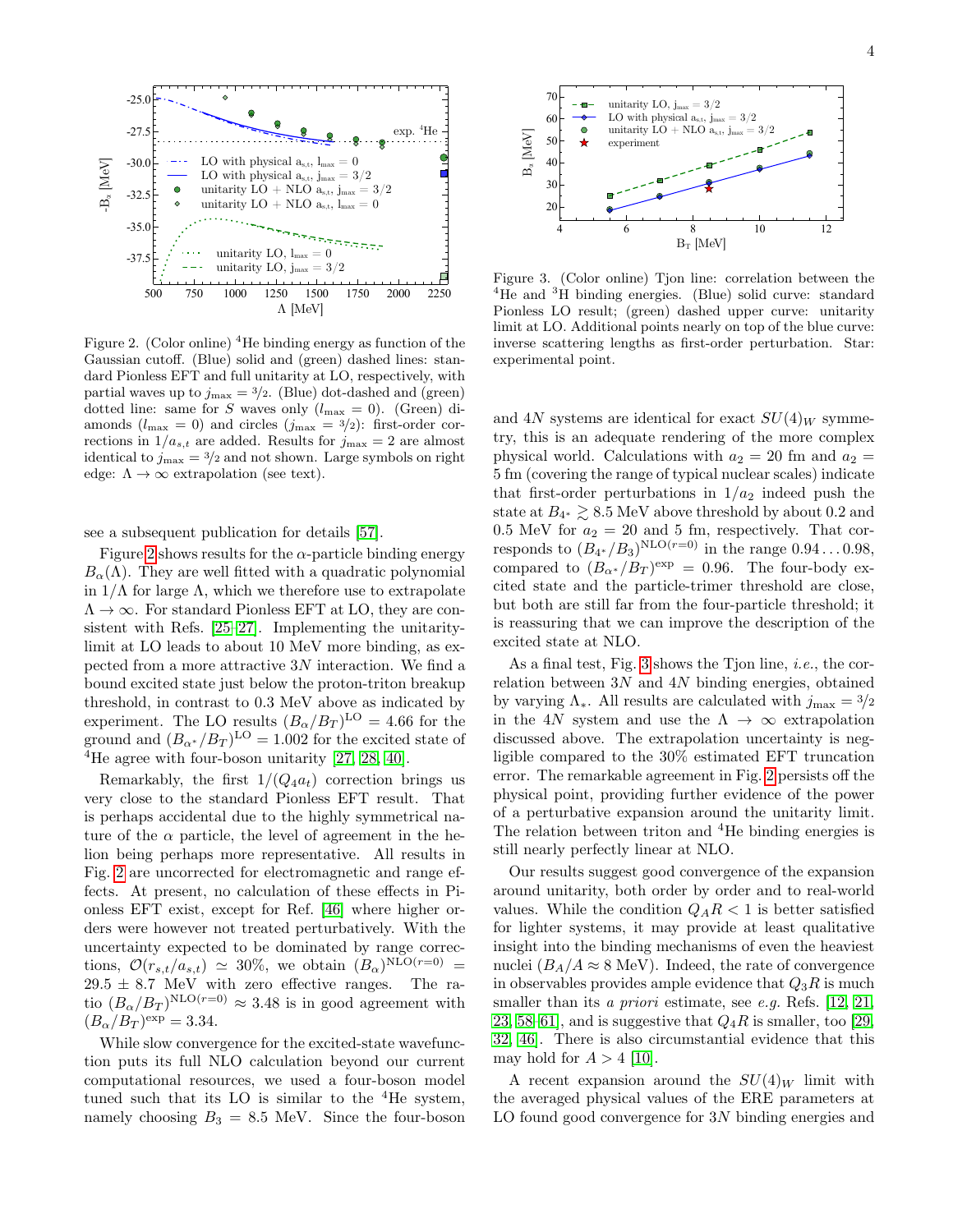radii [\[62\]](#page-6-25). Together with the fact that  $SU(4)_W$  has some success in heavier nuclei (see *e.g.* Refs. [\[63,](#page-6-26) [64\]](#page-6-27) and references therein), this adds further credibility to our conjecture. In the future, we will investigate our expansion in heavier nuclei, such as the isoscalars  ${}^{16}O$  [\[34\]](#page-6-0) and  ${}^{6}$ Li [\[45\]](#page-6-7), including observables beyond binding energies, for example electromagnetic form factors. For nuclear matter, saturation energies and densities are correlated (Coester line) [\[65\]](#page-6-28) and conjectured to be correlated to the 3N binding energy [\[66\]](#page-6-29). This can be understood from discrete scale invariance [\[67\]](#page-6-30).

In summary, we demonstrated that the physics of  $A \leq 4$  nucleons is governed to a good first approximation by a single parameter  $\Lambda_*$ , with controlled corrections stemming from deviations from unitarity, the interaction range, and isospin-breaking effects. We conjecture that it also converges for other light nuclei and speculate about its relevance for heavy nuclei and nuclear matter. It may not be a surprise that our results in the unitarity limit are perturbatively close to those where the physical scattering lengths are used at LO. Surprising is, however, how well the expansion appears to converge. Our expansion turns the focus away from details of the two-body system, which has traditionally been taken as a starting point to the structure of higher-body bound states, and shifts it to a three-body interaction that underlies systems around unitarity [\[5,](#page-5-6) [9,](#page-5-10) [10\]](#page-5-11). That adds the intriguing possibility that the approach developed here for nucleons may prove successful also in atomic and molecular physics, where finite scattering lengths are currently treated nonperturbatively.

We thank J. Carbonell, R. Furnstahl, A. Gezerlis and D. R. Phillips for discussions; the Institute for Nuclear Theory at the University of Washington for hospitality during program INT 16-1 Nuclear Physics from Lattice QCD; and the participants of the EMMI RRTF workshop ER15-02: Systematic Treatment of the Coulomb Interaction in Few-Body Systems at GSI as well as of the workshop Lattice Nuclei, Nuclear Physics and QCD - Bridging the Gap at the ECT<sup>\*</sup>. This work is supported in part by the NSF under award PHY–1306250 (SK); by the DOE, NUCLEI SciDAC Collaboration award DE-SC0008533 (SK); by the DOE, Office of Science, Office of Nuclear Physics, under award numbers DE-SC0015393 (HWG) and DE-FG02-04ER41338 (UvK); by the BMBF under contract 05P15RDFN1 (HWH); by the DFG through SFB 1245 (HWH); by the Dean's Research Chair programme of the Columbian College of Arts and Sciences of The George Washington University (HWG); as well as by the ERC Grant No. 307986 STRONGINT (SK). Some results reported here were obtained using computing time made available by the State of Hesse on the Lichtenberg High-Performance Computer at TU Darmstadt.

- <span id="page-5-0"></span>∗ [koenig.389@osu.edu](mailto:koenig.389@osu.edu)
- <span id="page-5-1"></span><sup>†</sup> [hgrie@gwu.edu](mailto:hgrie@gwu.edu)<br><sup>‡</sup> Hans-Werner H

<span id="page-5-3"></span>§

- <span id="page-5-2"></span>‡ [Hans-Werner.Hammer@physik.tu-darmstadt.de](mailto:Hans-Werner.Hammer@physik.tu-darmstadt.de)
	- [vankolck@ipno.in2p3.fr](mailto:vankolck@ipno.in2p3.fr)
- <span id="page-5-4"></span>[1] S. R. Beane, P. F. Bedaque, M. J. Savage and U. van Kolck, Nucl. Phys. A 700 (2002) 377 [nucl-th/0104030].
- [2] S. R. Beane and M. J. Savage, Nucl. Phys. A 713 (2003) 148 [hep-ph/0206113].
- [3] E. Epelbaum, U.-G. Meißner, and W. Glöckle, Nucl. Phys. A 714 (2003) 535 [nucl-th/0207089].
- <span id="page-5-5"></span>[4] S. R. Beane and M. J. Savage, Nucl. Phys. A 717 (2003) 91 [nucl-th/0208021].
- <span id="page-5-6"></span>[5] E. Braaten and H.-W. Hammer, Phys. Rept. 428 (2006) 259 [cond-mat/0410417].
- <span id="page-5-7"></span>[6] E. Braaten and H. W. Hammer, Phys. Rev. Lett. 91 (2003) 102002 [nucl-th/0303038].
- <span id="page-5-8"></span>[7] A. Kievsky and M. Gattobigio, EPJ Web Conf. 113 (2016) 03001 [arXiv:1509.02059 [nucl-th]].
- <span id="page-5-9"></span>[8] A. Kievsky and M. Gattobigio, Few Body Syst. 57 (2016) 217 [arXiv:1511.09184 [nucl-th]].
- <span id="page-5-10"></span>[9] J. von Stecher, J. Phys. B 43 (2010) 101002.
- <span id="page-5-11"></span>[10] B. Bazak, M. Eliyahu and U. van Kolck, arXiv:1607.01509 [cond-mat.quant-gas].
- <span id="page-5-12"></span>[11] H. A. Bethe, Phys. Rev. 76 (1949) 38.
- <span id="page-5-13"></span>[12] S. König, H. W. Grießhammer, H.-W. Hammer and U. van Kolck, J. Phys. G 43 (2016) 055106 [arXiv:1508.05085 [nucl-th]].
- <span id="page-5-14"></span>[13] U. van Kolck, Lect. Notes Phys. 513 (1998) 62 [hepph/9711222].
- [14] D. B. Kaplan, M. J. Savage and M. B. Wise, Phys. Lett. B 424 (1998) 390 [nucl-th/9801034].
- [15] D. B. Kaplan, M. J. Savage and M. B. Wise, Nucl. Phys. B 534 (1998) 329 [arXiv:nucl-th/9802075].
- [16] U. van Kolck, Nucl. Phys. A 645 (1999) 273 [arXiv:nuclth/9808007].
- <span id="page-5-15"></span>[17] J.-W. Chen, G. Rupak and M. J. Savage, Nucl. Phys. A 653 (1999) 386 [nucl-th/9902056].
- <span id="page-5-16"></span>[18] P. F. Bedaque, H. W. Hammer and U. van Kolck, Phys. Rev. Lett. 82 (1999) 463 [nucl-th/9809025].
- <span id="page-5-18"></span>[19] P. F. Bedaque, H. W. Hammer and U. van Kolck, Nucl. Phys. A 646 (1999) 444 [nucl-th/9811046].
- <span id="page-5-17"></span>[20] P. F. Bedaque, H.-W. Hammer and U. van Kolck, Nucl. Phys. A 676 (2000) 35 [arXiv:nucl-th/9906032].
- <span id="page-5-19"></span>[21] P. F. Bedaque, G. Rupak, H. W. Grießhammer and H.-W. Hammer, Nucl. Phys. A 714 (2003) 589 [nuclth/0207034].
- [22] C. Ji and D. R. Phillips, Few Body Syst. 54 (2013) 2317 [arXiv:1212.1845 [nucl-th]].
- <span id="page-5-24"></span>[23] J. Vanasse, Phys. Rev. C 88 (2013) 044001 [arXiv:1305.0283 [nucl-th]].
- <span id="page-5-20"></span>[24] H. W. Grießhammer, Nucl. Phys. A 760 (2005) 110 [nuclth/0502039].
- <span id="page-5-21"></span>[25] L. Platter, H.-W. Hammer and U.-G. Meißner, Phys. Rev. A 70 (2004) 052101 [cond-mat/0404313].
- [26] L. Platter, H.-W. Hammer and U.-G. Meißner, Phys. Lett. B 607 (2005) 254 [nucl-th/0409040].
- <span id="page-5-23"></span>[27] L. Platter, From Cold Atoms to Light Nuclei: The Four-Body Problem in an Effective Theory with Contact Interactions, Doctoral thesis (Dissertation), University of Bonn, 2005.
- <span id="page-5-22"></span>[28] H.-W. Hammer and L. Platter, Eur. Phys. J. A 32 (2007)